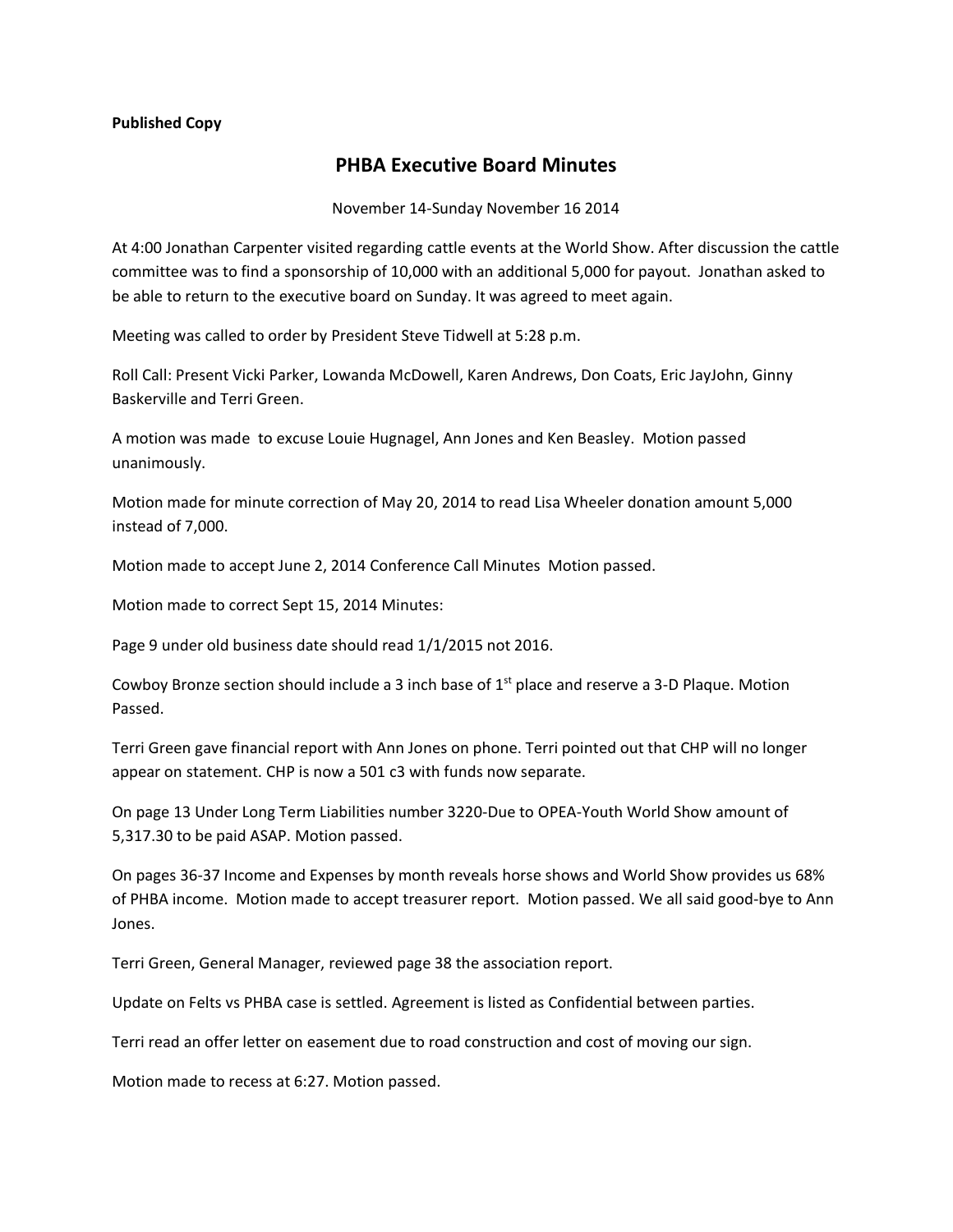Steve Tidwell re-opened meeting at 7:50 a.m.

New Business item c) WCHA @ World Show

At 8:00 a.m. Anna Horn visited us regarding 1<sup>st</sup> Annual "The Yellow Rose Futurity"

This will be a WCHA event hosted by PHBA at the World Show. PHBA would encore no cost.

Anna pointed out WCHA have 50 stallions enrolled. She would find 7500 for paybacks through sponsorships.

This year classes would include colt, geldings and fillies in divisions of limited open, non-pro with two pots of money one for highest placing PHBA horse and the other non-PHBA. WCHA will provide three judges who will follow WCHA guidelines.

To participate owner/exhibiter must be current PHBA members. Payback will be 5,000 plus 70% of class fees. Fee dates will coincide with world show fee of \$250 by first date and \$350 by June.

A motion made to accept offer from WCHA. Motion passed.

Continue with agenda to section V. Old Business—page 39 a) computer program:

Karen gave a quick report of where we are in the process. Karen said we are waiting on an answer from our lawyer, Patria Maulden, regarding contract with the company. Terri Green informed us the answer was a yes regarding contract. Karen stated she would pass message on to begin process. License number is to be modified to 5 licenses. It will be an 8 week process to transfer membership and registration followed by about a 2 month testing.

PHBA office has been updated to three new computers with Office 13 on each.

Item b) AA QH Congress 2014 report:

Page 40 list of new registrations completed 13 horses and 8 new memberships with several forms out to be completed. Terri felt this was a success. It was pointed out that if we accepted paints there would have been about 26 more completed.

Moved to section VI New Business d) Jarrell Jackson- CHP/ Youth Program

Jarrell reported CHP is now a 501 3c. The three new programs at the World Show proved to be successful. There were 140 exhibitors with 33 in the new classes.

CHP is working with Branson on a grant. Jarrell also stated he would continue for a short time as leader of this program but a search for a new leader needs to be started.

Jarrell gave a PHBA Youth Program report. World Show was a success. He had some issues because of dress code and parent. Jarrell felt that maybe dress code should be included in by-laws for board not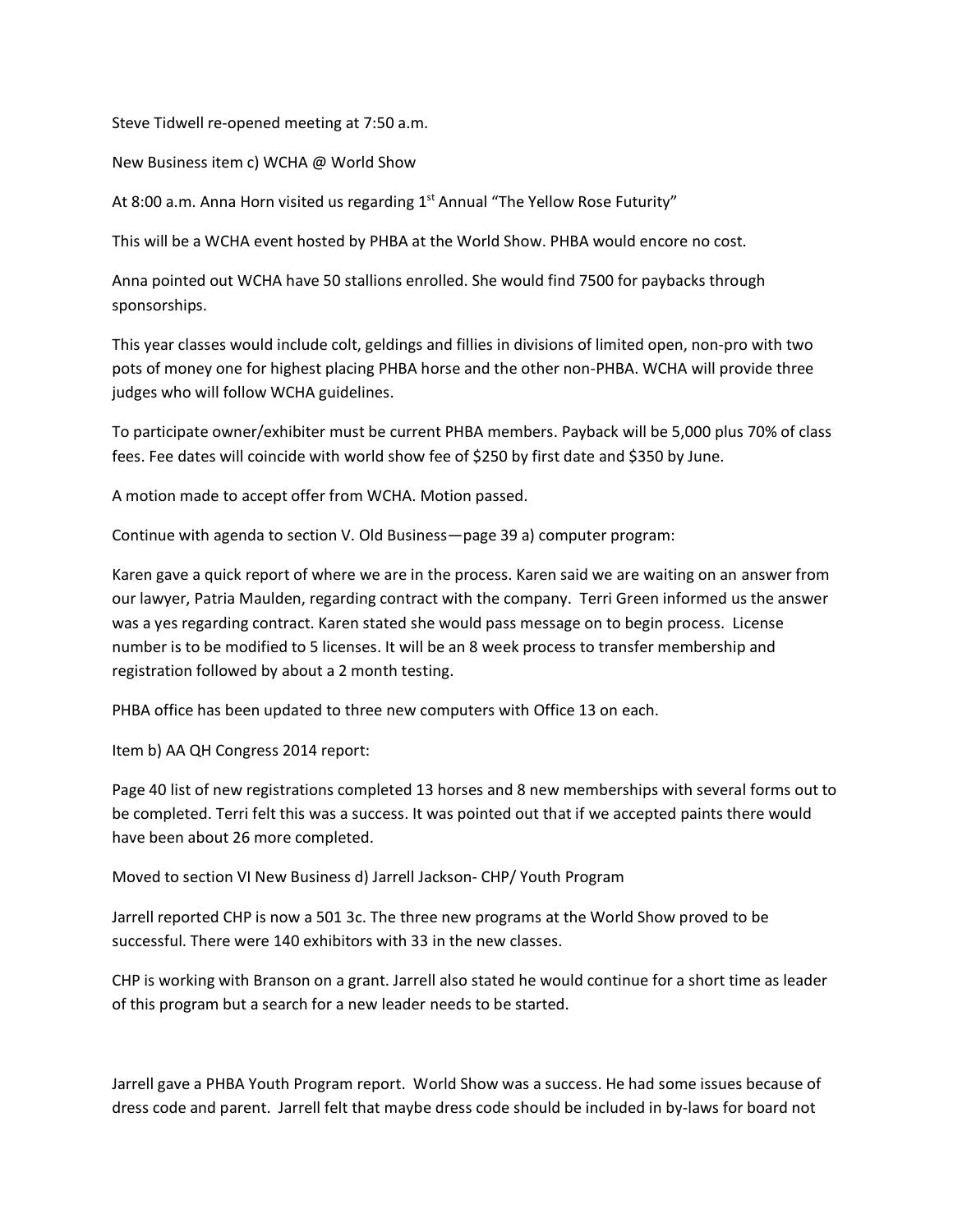just in signed agreement with youth and board guideline. Thus, the issue he had with a youth and parent could have been solved easier.

Jarrell stated he has enjoyed his time as the youth leader but with his job he feels he cannot give the time needed at World Show. Jarrell stated he will be stepping down immediately to allow for a successor to be found.

Returned to Section V Old Business d) 2015 PHBA National Convention i.location:

Terri guided us to page 41 and 42. After review a motion to stay in Tulsa. Passed

Moved to Section VI New Business a) Request from C. Henderson/OPEA

Letter page 46. Terri Green pointed out on Nov 13 at 9:20 Carolyn Henderson removed request by OPEA to use office.

Move to b) Request by Maryclare Stephen

Review of Maryclare Stepen's letter page 47 request for assistant in showing because of medical issue.

Motion made to give permission for phone assistance for Maryclare Stephen. Motion passed

Returned to Section V Old Business item f) APA Incentive-Vicki Parker:

After some discussion Steve Tidwell appointed a sub-committee of Vicki Parker, Karen Andrews and Lowanda McDowell.

Item e) PHBA World Show i. Contract Update: Steve Tidwell stated the contract has been signed to continue in Tunica through 2018.

Item e) PHBA World Show ii. NSBA follow-up:

NSBA classes include: 3 Year Old, Maturity, Change amateur class heading to non-pro, all age hunter. Note: All age hunter class will be open to all breeds. Dual approval –Palomino Breed/NSBA.

Terri said more information about "Rein in Cancer Program" to follow.

A motion made to have Billy Steele continue as judge monitor for the World Show. Motion passed

Page 43 2015 World Show - Golden Horse Award

A motion made to change from halter to a buckle for Walk Trot class. Motion passed.

A motion to increase Youth Entry Fees as follows:

First Payment deadline- May 15- \$80

Second Payment deadline- June 15- \$125